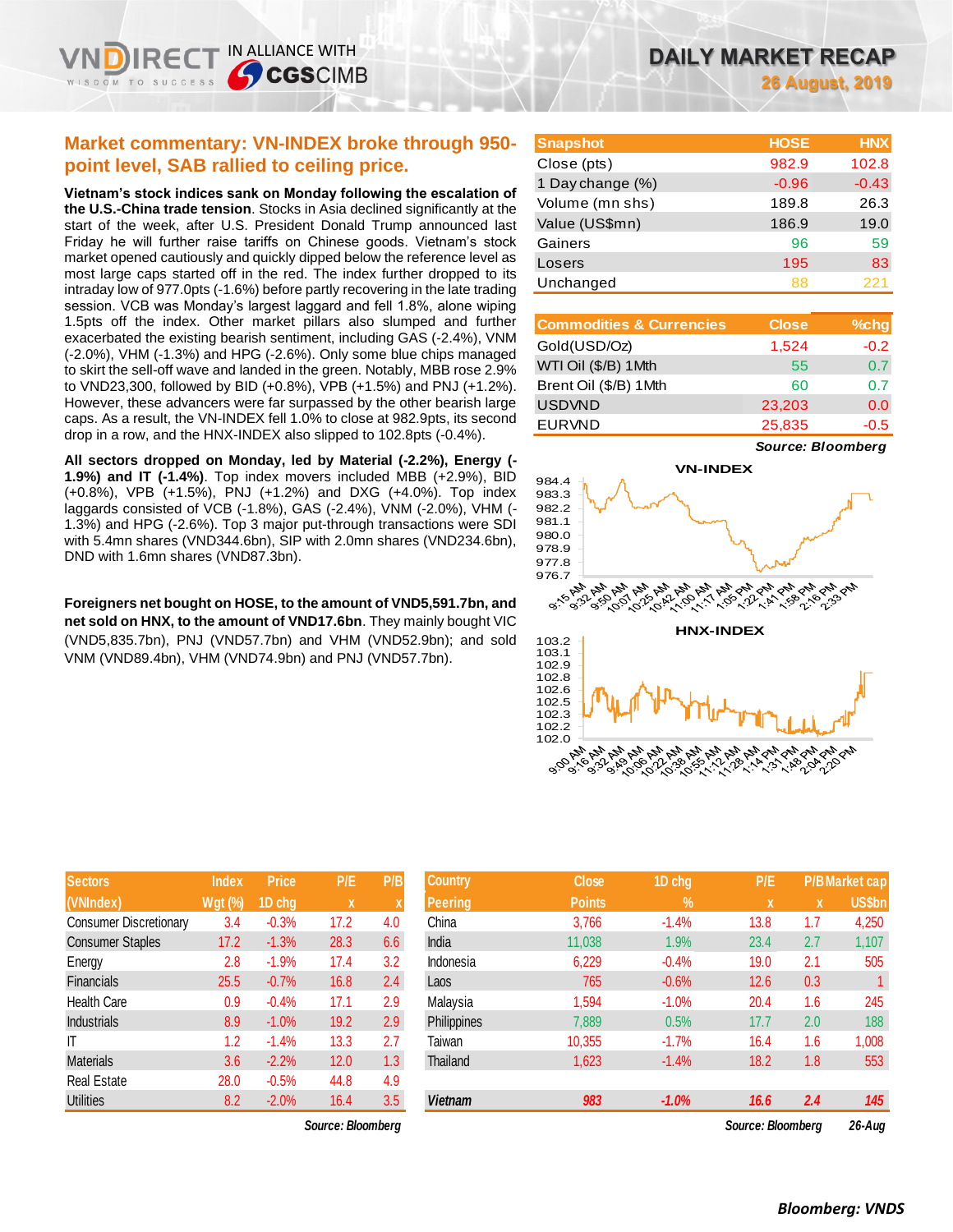### **Market News**

**Oil in longest losing run in five weeks as trade war deepens.** Oil fell for a fourth day, set for the longest run of declines in more than five weeks, after the latest escalation in the trade war blindsided investors and worsened an already-shaky global demand outlook. Futures in New York dropped as much as 2.2% after closing down 2.1% on Friday as Beijing said it would impose retaliatory tariffs on another US\$75 billion of U.S. goods, including oil for the first time. President Donald Trump later responded with additional tariff increases on Chinese goods, and also called for American companies to pull out of Asia's largest economy. (Bloomberg)

**Vietnamese shrimp exporters enjoy U.S. zero-percent taxes.** The U.S. Department of Commerce (DOC) on Aug 22 released the final results of the 13th period of review (POR 13), officially imposing a zero-percent tariff on 31 Vietnamese shrimp exporters. The DOC announced that the tariff will be applied to the two mandatory respondents in the review, Sao Ta Foods JSC and Nha Trang Seaproduct Company. The other 29 enterprises shipping shrimp to the United States will be subject to the same rate at zero percent. Earlier, the DOC in a preliminary finding concluded that the two mandatory respondents did not dump their shrimp products on the U.S. market, making them exempt from anti-dumping tariffs when exporting shrimp to the country between Feb 1, 2017, and Jan 31, 2018. According to the Vietnam Association of Seafood Exporters and Producers (VASEP), Vietnam's shrimp exports to the U.S. market have recently bounced back. In July 2019, shrimp exports there increased 37.2% to US\$77m, raising the total turnover in the first seven months of this year to US\$327.4m, up 5% yoy. Apart from the United States, Vietnam is exporting shrimp to other major markets such as the EU, the Republic of Korea, and China. (Vietnamnet.vn)

# **Market Strategy**

### **ETF September rebalancing**

**FTSE ETF (FTSE Vietnam Index) and V.N.M ETF (MVIS Vietnam index) will announce their results of portfolio review on this 6 Sep and 13 Sep 2019, respectively.** Then, these ETFs, which are managing a total of US\$746.1m in NAV, will carry several trading activities to rebalance the weight of stocks in these portfolios according to the newly structured indexes.

**Based on data as at 20 Aug 2019, we believe VJC has met all the requirements to be added to the FTSE Vietnam index, including trading liquidity, available foreign room and investable market cap for foreign investors.** VJC's last 3-month average daily trading value was US\$3.6m, higher than the minimum requirement of US\$1.0m (Noted that, US\$1.0m is equivalent to 40% of average daily trading value of all existing stocks in FTSE Vietnam Index). Additionally, VJC's current available foreign room was 10.8%, above the 10% level required by FTSE. We estimate the allocation of VJC in the FTSE Vietnam Index will be about 4.4%, equivalent to about US\$12.6m of this stock possibly acquired by FTSE ETF.

**On the other hand, CII might be removed from FTSE Vietnam Index as the stock has just fallen short of FTSE's requirements in terms of trading liquidity.** CII's last 3-month average daily trading value was US\$0.4m, far below the minimum requirement of US\$0.5m (Noted that, US\$0.5m is equivalent to 20% of average daily trading value of all existing stocks in the FTSE Vietnam Index).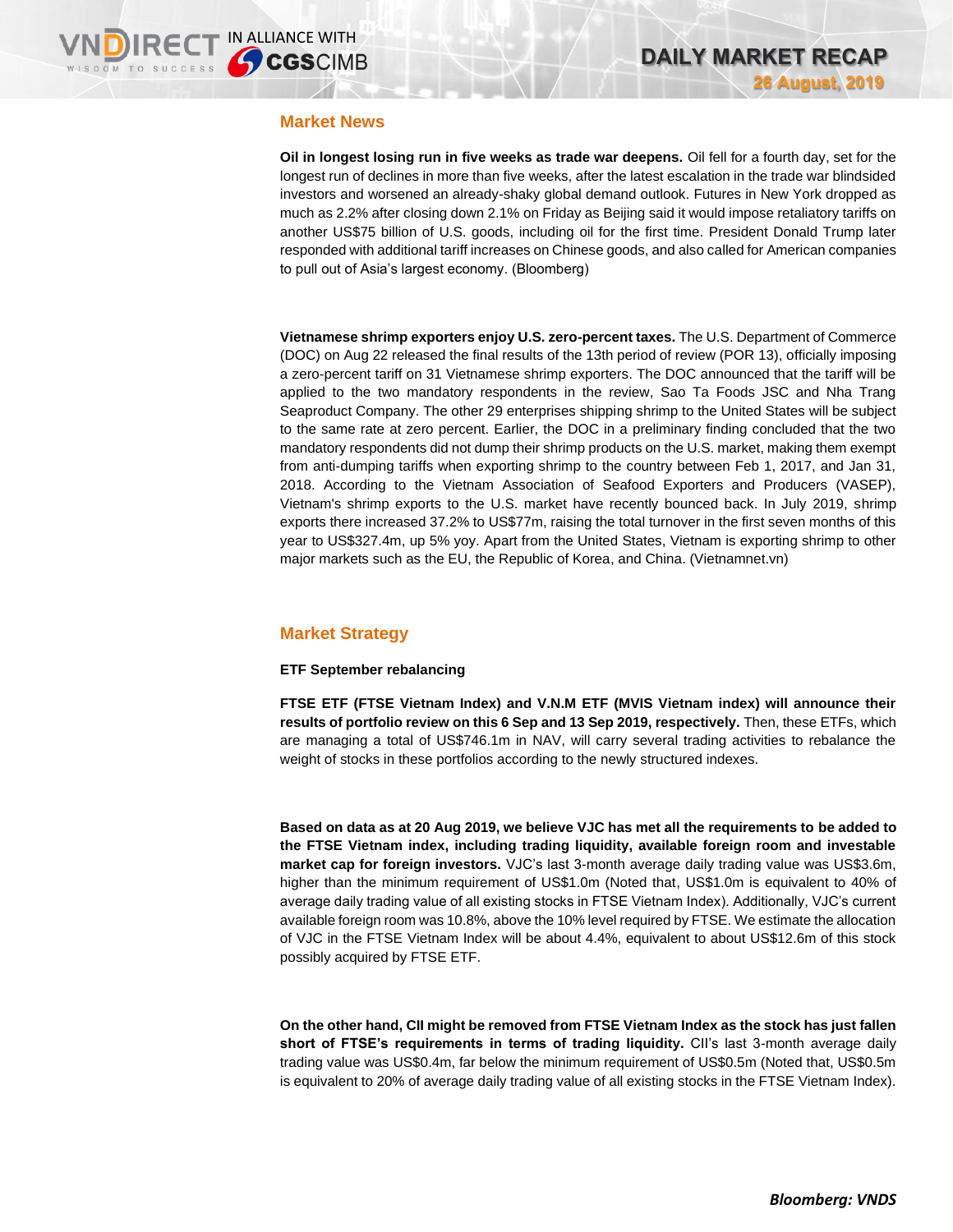**DAILY MARKET RECAP 26 August, 2019**

We believe VJC stock is also well aligned with MVIS' requirements of liquidity (at least US\$1.0m) and available foreign room (at least 10%). Additionally, the stock's full market cap was US\$3bn as at 20 Aug, far above the minimum requirement of US\$150m.

**NT2 could be excluded from the MVIS Vietnam Index as the stock just fell out of the top 98% market capitalization of qualified stocks in the current portfolio, based on our estimation.** The country weight of Vietnam is expected to stay at 71.67% post-review. We estimate that VNM ETF will probably buy US\$19.2m of VJC shares, weighing 4.2% of its portfolio.

*Read the full report: [HERE](https://nhanha-public-api.vndirect.com.vn/click/OGE0ODlmZDA2ODYwMjZlMjAxNjg5OGJlM2IzNDMxODU=/Zjk5M2M4YTA2MzFlNDAyN2I5NjMzNjIwNWY4ZDg5NTQ=/f993c8a0631e4027b96336205f8d8954-ETFMonitor_3Q19_20190826.pdf/cmVzZWFyY2hAdm5kaXJlY3QuY29tLnZu/NzgyMA==)*

# **Notable Corporate Events**

**Phuoc Hoa Rubber JSC (PHR VN) – dividend payment:** Sep 08 and Sep 09 will be the ex-date and the record date, respectively, for paying the second 2018 cash dividend of VND500/share, the company said (est. 2018 dividend yield of 2.8%). The payment will be made on Sep 25. (Ndh.vn)

S**outhern Hydropower JSC (SHP VN) – dividend payment:** Sep 18 and Sep 19 will be the ex-date and the record date, respectively, for paying the 2018 cash dividend of VND2,000/share, the company said (est. 2018 dividend yield of 8.5%). The payment will be made on Sep 30. (Ndh.vn)

*<to be continued>*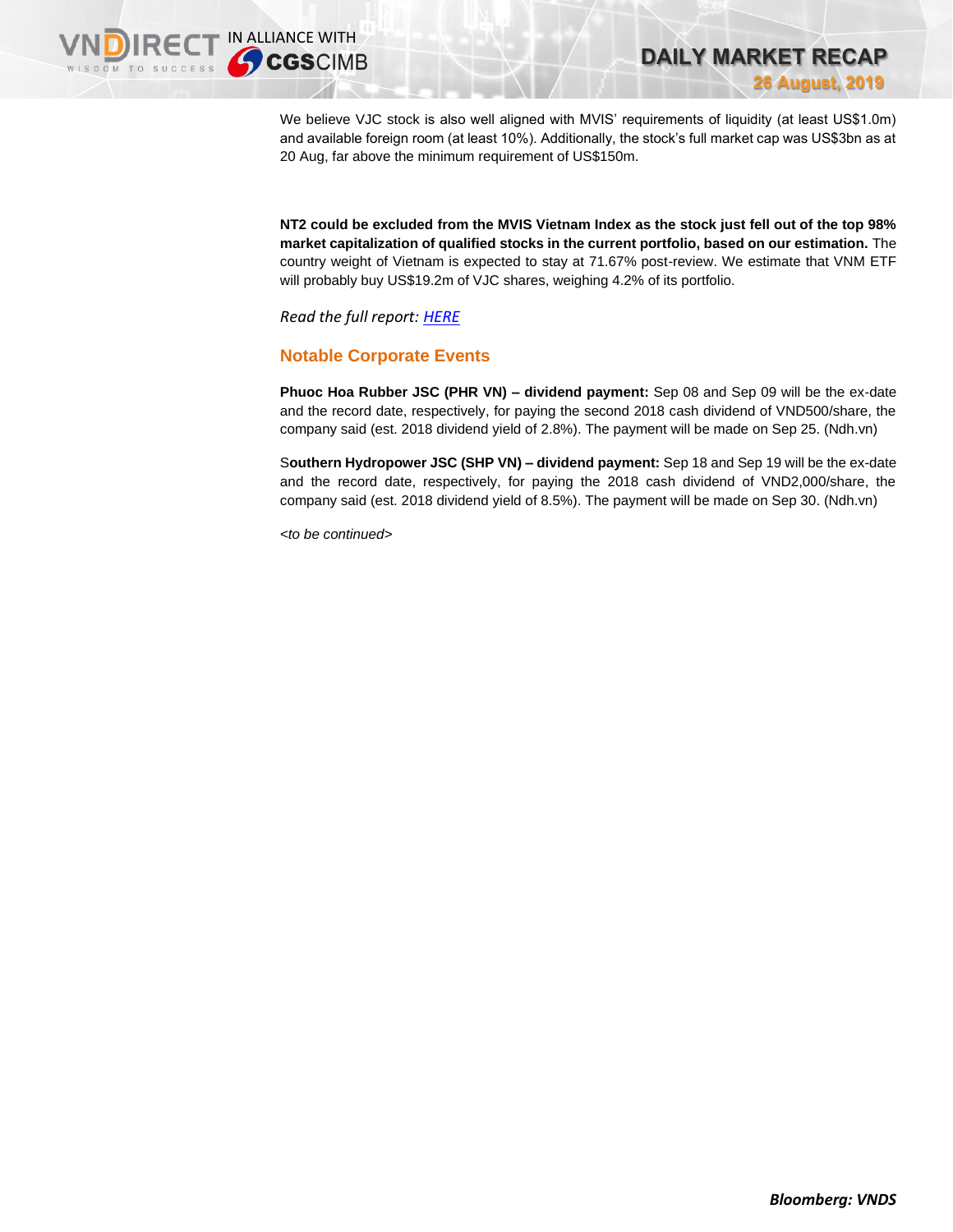# **DAILY MARKET RECAP 26 August, 2019**

## **COVERAGE SUMMARY**

WISDOM TO SUCCESS

VND

**IRECT IN ALLIANCE WITH** 

| Ticker          | <b>Close</b><br>price | <b>Adjusted</b><br>target<br>price | <b>Dividend</b><br>yield | <b>Potential</b><br>return | <b>Rating</b> | Investment thesis summary/Update                                                                                                                                                                                                                                                                                                                                                                                                                                                                                                       | <b>Latest</b><br>report |
|-----------------|-----------------------|------------------------------------|--------------------------|----------------------------|---------------|----------------------------------------------------------------------------------------------------------------------------------------------------------------------------------------------------------------------------------------------------------------------------------------------------------------------------------------------------------------------------------------------------------------------------------------------------------------------------------------------------------------------------------------|-------------------------|
| PC <sub>1</sub> | 18,150                | 24,500                             | 0.0%                     | 35.0%                      | <b>ADD</b>    | 1. Robust backlog in 2019F. According to the company, the total<br>backlog of the grid erection and installation segment is estimated<br>at VND2,829bn at the beginning of 2019<br>2. Promising outlook for hydropower segment. Investments in<br>hydropower have gradually helped improved PC1's earnings<br>quality thanks to high margins and recurring, stable revenues.                                                                                                                                                           | Link                    |
| LPB             | 7,700                 | 10,000                             | 0.0%                     | 29.9%                      | ADD           | 1. LPB has embarked on an extensive branch network expansion<br>initiative that is unmatched by other banks.<br>2. Potential for a boost in fee income from bancassurance.<br>3. LPB is considering migrating to HOSE. A listing on HOSE will<br>increase liquidity for LPB<br>4. High dividend yield on a low valuation.                                                                                                                                                                                                              | Link                    |
| <b>NLG</b>      | 30,200                | 42,800                             | 1.7%                     | 43.4%                      | <b>ADD</b>    | 1. Project delay has led to haircut of our FY18F presales estimate.<br>2. Project licenses bode well for FY19F launches.<br>3. New land parcel acquired in Dec to support long term growth.<br>1. ACV is a robust long-term bet on the aviation growth story than                                                                                                                                                                                                                                                                      | <u>Link</u>             |
| ACV             | 81,800                | 105,000                            | 0.0%                     | 28.4%                      | ADD           | even a basket of domestic airline stocks.<br>2. MOT's divestment of ACV stake to be a significant catalyst.<br>3. High return on capital and superior growth prospects justify<br>valuation premium.                                                                                                                                                                                                                                                                                                                                   | <b>Link</b>             |
| <b>DPM</b>      | 13,600                | 17,300                             | 7.4%                     | 34.6%                      | <b>ADD</b>    | 1. Core urea business could face near-term margin pressure due<br>to the expected increases in gas input prices, which will outweigh<br>ASP recovery, in our view.<br>2. NH3-NPK project is the earnings growth driver over the next few<br>years, contributing 1.4-2.6tr annually to revenue starting from<br>2018F. However high interest expense and D&A burden could<br>result in annual losses in 2019-20F.<br>3. Pending VAT policy change in Vietnam is expected to boost<br>DPM's gross margin by 2-3% pts from 2019F onwards. | Link                    |
| QNS             | 29,900                | 44,300                             | 1.7%                     | 49.8%                      | ADD           | 1. QNS is the leading branded soymilk player in Vietnam and a<br>major sugar producer.<br>2. The company commanded 82% market share of the packaged<br>soymilk market and accounted for around 10% of total nationwide<br>sugar supply in 2017.                                                                                                                                                                                                                                                                                        | Link                    |
| <b>LTG</b>      | 23,400                | 27,300                             | 6.8%                     | 23.5%                      | <b>ADD</b>    | 1. Market leader in the CPC segment with 21% market share (vs.<br>second largest player VFG with 8.3% market share). LTG could<br>easily maintain the market leadership in the segment thanks to (1)<br>extensive distribution network, and (2) established long-term<br>relationships with suppliers.<br>2. Long-term strategy is to focus on the Agrifood segment with<br>high potential in export markets such as China, Philippines,<br>Indonesia, etc.<br>3. LTG is trading far below its domestic peers.                         | Link                    |
| ѵсв             | 77,800                | 83,200                             | 1.0%                     | $8.0\%$                    | <b>HOLD</b>   | 1. Solid core earnings growth with earnings from divestment and<br>bancassurance deals creating uncaptured upside<br>2. Strongly positioned to penetrate the retail banking segment.<br>3. Well-regarded bank with best-in-class asset quality and strong<br>deposit franchise.<br>4. Successful private placement enhanced capital buffers.                                                                                                                                                                                           | LINK                    |
| <b>MBB</b>      | 23,300                | 34,000                             | 0.0%                     | 45.9%                      | ADD           | 1. Solid earnings on improving NIM and strong fee income growth<br>with huge room to continue to boost asset yields.<br>2. Continued shift towards retail lending supports NIM expansion.<br>3. Dynamic strategy to boost fee income.<br>4. Prudent risk management evinced by a clean balance sheet                                                                                                                                                                                                                                   | Link                    |
| <b>VPB</b>      | 20,100                | 21,200                             | 0.0%                     | 5.5%                       | <b>HOLD</b>   | 1. The leading market player in consumer finance with high returns<br>on capital.<br>2. Stricter credit controls hampered earnings growth in FY18.<br>3. More digitalisation initiatives to grow fee income and cut costs.<br>VPB has launched a new digital platform in SME banking, retail<br>banking and consumer finance.                                                                                                                                                                                                          | <u>Link</u>             |
| <b>TCM</b>      | 24,450                | 28,200                             | 2.2%                     | 17.5%                      | <b>ADD</b>    | 1. The only vertically-integrated textile manufacturer in Vietnam.<br>2. Sears's bankruptcy will dent FY18 and FY19F earnings.<br>3. EVFTA is expected to confer a competitive advantage to TCM<br>due to "Fabric forward Rules of Origin"                                                                                                                                                                                                                                                                                             | <b>Link</b>             |
| <b>HPG</b>      | 22,800                | 26,139                             | 0.0%                     | 14.6%                      | <b>HOLD</b>   | 1. We believe HPG will further consolidate its domestic market<br>share.<br>2. Higher sales volume but lower ASP<br>3. Slight delay and capex overruns on the second phase of Dung<br>Quat Steel Complex project.                                                                                                                                                                                                                                                                                                                      | <b>Link</b>             |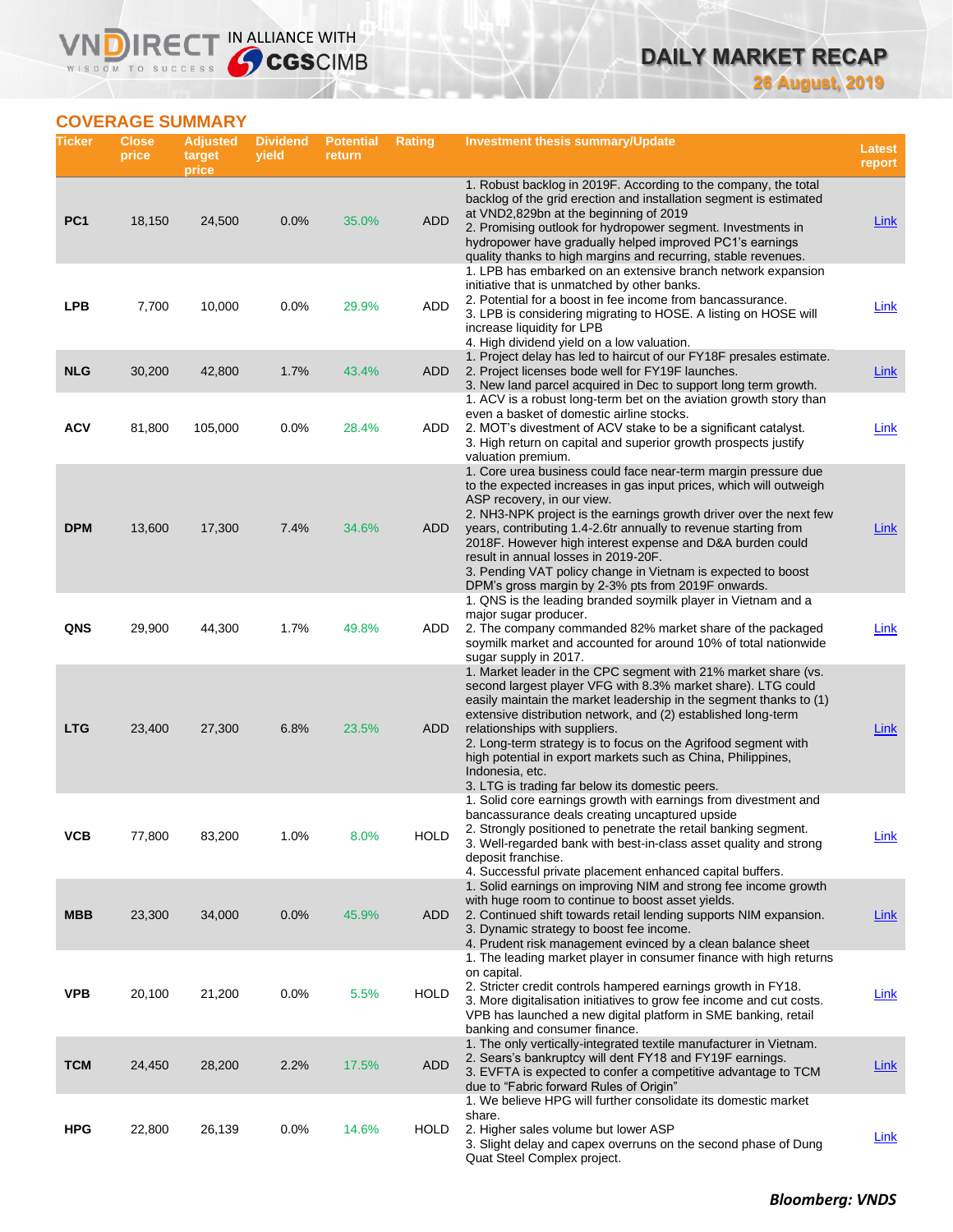# **DAILY MARKET RECAP**

**26 August, 2019**

| Ticker     | <b>Close</b><br>price | <b>Adjusted</b><br>target<br>price | <b>Dividend</b><br>yield | <b>Potential</b><br>return | Rating        | <b>Investment thesis summary/Update</b>                                                                                                                                                                                                                                                                                                                                                                                                                                             | <b>Latest</b><br>report |
|------------|-----------------------|------------------------------------|--------------------------|----------------------------|---------------|-------------------------------------------------------------------------------------------------------------------------------------------------------------------------------------------------------------------------------------------------------------------------------------------------------------------------------------------------------------------------------------------------------------------------------------------------------------------------------------|-------------------------|
| <b>PVT</b> | 17,700                | 21,000                             | 5.9%                     | 24.6%                      | <b>ADD</b>    | 1. A beneficiary of secular oil and gas demand growth in Vietnam<br>with stable cash flow and a robust business model.<br>2. PVT boasts a stable business model with assured annual<br>transportation volumes and long-term charter rates.<br>3. We see the ongoing fleet rejuvenation benefitting PVT's long-<br>term prospects.                                                                                                                                                   | Link                    |
| <b>STK</b> | 20,700                | 25,200                             | 7.3%                     | 29.0%                      | ADD           | 1. Second-largest synthetic fiber manufacturer in Vietnam.<br>2. STK is a direct beneficiary of CPTPP and the US-China trade<br>war.<br>3. Trang Bang 5 (TB5) project's commercial operations will start in<br>1Q19F.                                                                                                                                                                                                                                                               | Link                    |
| <b>AAA</b> | 16,500                | 25,300                             | 12.3%                    | 65.6%                      | <b>ADD</b>    | 1. AAA is the largest plastic packaging manufacturer and exporter<br>in South East Asia, with current production capacity of 8,000<br>tonnes/month.<br>2. AAA will be able to capture market share globally in countries<br>such as Japan and the U.S.<br>3. AAA aims to expand its production and adopt effective cost<br>controls.                                                                                                                                                | Link                    |
| <b>PNJ</b> | 83,800                | 88,000                             | 2.7%                     | 7.7%                       | <b>HOLD</b>   | 1. PNJ is leading the jewellery market in Vietnam with an<br>estimated 30% market share in the branded segment in 2018, per<br>management.<br>2. Extensive store network and still expanding.<br>3. Sustained momentum at PNJ Gold and anticipated turnaround<br>at PNJ Silver to drive strong topline growth.                                                                                                                                                                      | <b>Link</b>             |
| <b>KDH</b> | 24,100                | 28,300                             | 2.1%                     | 19.5%                      | <b>ADD</b>    | 1. KDH owns 500ha land bank in the inner city area of HCMC<br>following its recent merger with Binh Chanh Construction &<br>Investment (BCI, Unlisted).<br>2. Its strategy to develop mid-range condos and gated townhouse<br>communities makes for a diversified range of products and lowers<br>market risk.<br>3. We believe KDH's high quality housing developments have<br>helped it to establish its brand name among prospective buyers,<br>driving strong sales absorption. | Link                    |
| <b>DCM</b> | 8,040                 | 9,900                              | 11.2%                    | 34.3%                      | <b>ADD</b>    | 1. Parent company PVN guarantees 12% ROE for the company's<br>urea operations in FY15-18F, protecting DCM from adverse<br>market movements.<br>2. Changes to Vietnam's VAT policy in 2018-19F could help<br>expand DCM's gross margin by 3-4% from 2019F onwards, in our<br>view.<br>3. Uncertainty around 2019F input gas price policy, however, is a<br>major risk that could counter positive effects of VAT policy change.                                                      | <u>Link</u>             |
| <b>VTP</b> | 138,000               | 111,000                            | 1.1%                     | $-18.5%$                   | <b>REDUCE</b> | 1. High growth company in a fast-evolving industry.<br>2. VTP's market share gains can be attributed to advanced<br>technology and strong infrastructure.<br>3. VTP's core sales is expected to grow at a CAGR of 48.5% to<br>2020.<br>4. Healthy financial status with strong cash reserves and high<br>ROE.                                                                                                                                                                       | Link                    |
| <b>ACB</b> | 22,500                | 30,400                             | 4.4%                     | 39.6%                      | ADD           | 1. Well-established retail brand name and customer base.<br>2. Large retail customer base enables a strong fee income<br>franchise.<br>3. Legacy issues resolved, resulting in a healthy balance sheet.                                                                                                                                                                                                                                                                             | <b>Link</b>             |
| <b>GAS</b> | 101,500               | 105,700                            | 5.7%                     | 9.8%                       | <b>HOLD</b>   | 1. Flat oil price outlook could weigh on sales growth<br>2. Depleting gas supply puts pressure on input costs<br>3. Demand and capacity expansion to partly offset rising costs                                                                                                                                                                                                                                                                                                     | <b>Link</b>             |
| <b>PVS</b> | 20,600                | 24,600                             | 3.4%                     | 22.8%                      | <b>ADD</b>    | 1. A diversified oilfield services company with strong financial<br>health<br>2. Key beneficiary of Vietnam's push for renewed dry gas reserves<br>3. Strong earnings growth expected in FY18-21F                                                                                                                                                                                                                                                                                   | <b>Link</b>             |
| <b>PVD</b> | 17,950                | 17,400                             | 0.0%                     | $-3.1%$                    | <b>HOLD</b>   | 1. PVD's rig fleet as young enough to benefit from anticipated<br>global oilfield services market upturn<br>2. We differ in expecting PVD's profitability to turn around in FY19-<br>21F                                                                                                                                                                                                                                                                                            | <u>Link</u>             |
| MSH        | 60,200                | 66,600                             | 6.1%                     | 16.7%                      | ADD           | 1. MSH leads position in apparel manufacturing industry, solidified<br>by a strong customer base of global premium fashion brands.<br>2. A change in product mix with larger contribution from high-<br>margin FOB (Free on Board) apparel production is expected to be<br>the near-term growth driver.                                                                                                                                                                             | Link                    |

IRECT IN ALLIANCE WITH

VND

WISDOM TO SUCCESS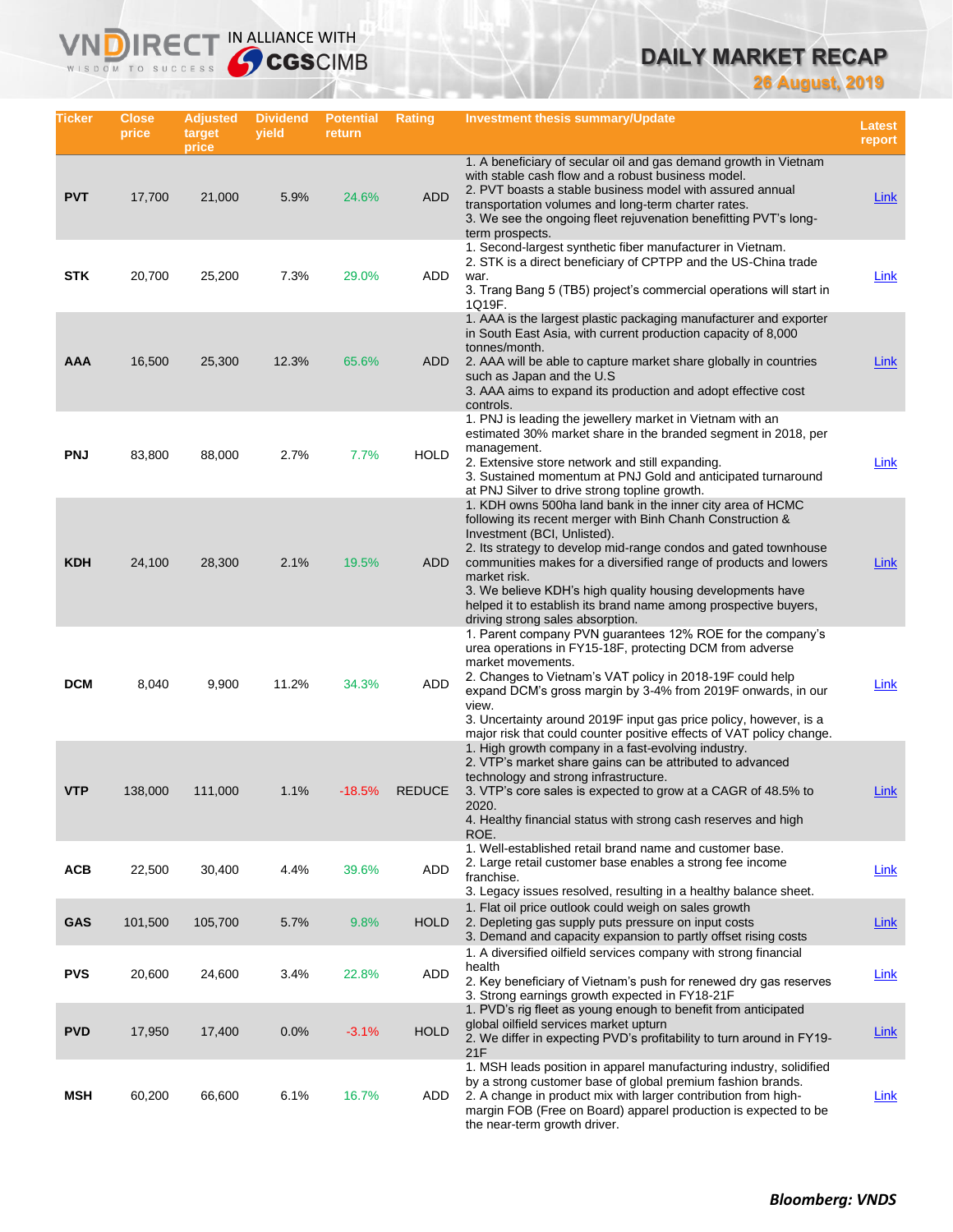# **DAILY MARKET RECAP**

**26 August, 2019**

| <b>Ticker</b> | <b>Close</b><br>price | <b>Adjusted</b><br>target<br>price | <b>Dividend</b><br>vield | <b>Potential</b><br>return | <b>Rating</b> | <b>Investment thesis summary/Update</b>                                                                                                                                                                                                                                                                                                             | <b>Latest</b><br>report |
|---------------|-----------------------|------------------------------------|--------------------------|----------------------------|---------------|-----------------------------------------------------------------------------------------------------------------------------------------------------------------------------------------------------------------------------------------------------------------------------------------------------------------------------------------------------|-------------------------|
| <b>MWG</b>    | 116,400               | 140,700                            | 1.3%                     | 22.2%                      | <b>ADD</b>    | 1. Mobile World Investment Corporation (MWG) is the largest<br>consumer electronics retailer in term of both revenue and<br>earnings.<br>2. We see long-term potential in the grocery retail business,<br>underpinned by: 1) high-growth segment to lure both local and<br>foreign retailers; and 2) improving performance of BHX in late-<br>2018. | Link                    |
| <b>POW</b>    | 12,900                | 18,334                             | $0.0\%$                  | 42.1%                      | ADD.          | 1. The leading gas-fired power producer in Vietnam<br>2. Riding the anticipated power shortage in the South of Vietnam<br>3. Well-positioned to excel in the competitive electricity market<br>4. Vigorous 2019F outlook, solid EPS growth of 16.6% over FY18-<br>21F                                                                               | Link                    |
| <b>TCB</b>    | 21,250                | 27,400                             | 0.0%                     | 28.9%                      | ADD           | 1. Unique ecosystem banking approach that is unmatched by<br>rivals.<br>2. TCB has the strongest and most diversified non-II franchise.<br>3. Advanced technology enables customer-centric system.<br>4. Potential re-rating catalysts and downside risks.                                                                                          | Link                    |
| <b>PPC</b>    | 26,000                | 27,879                             | 9.7%                     | 16.9%                      | ADD           | 1. Stable operation despite its aged power plants<br>2. Reduced exposure to coal shortage risk<br>3. Decent dividend story                                                                                                                                                                                                                          | Link                    |

**VNDIRECT IN ALLIANCE WITH**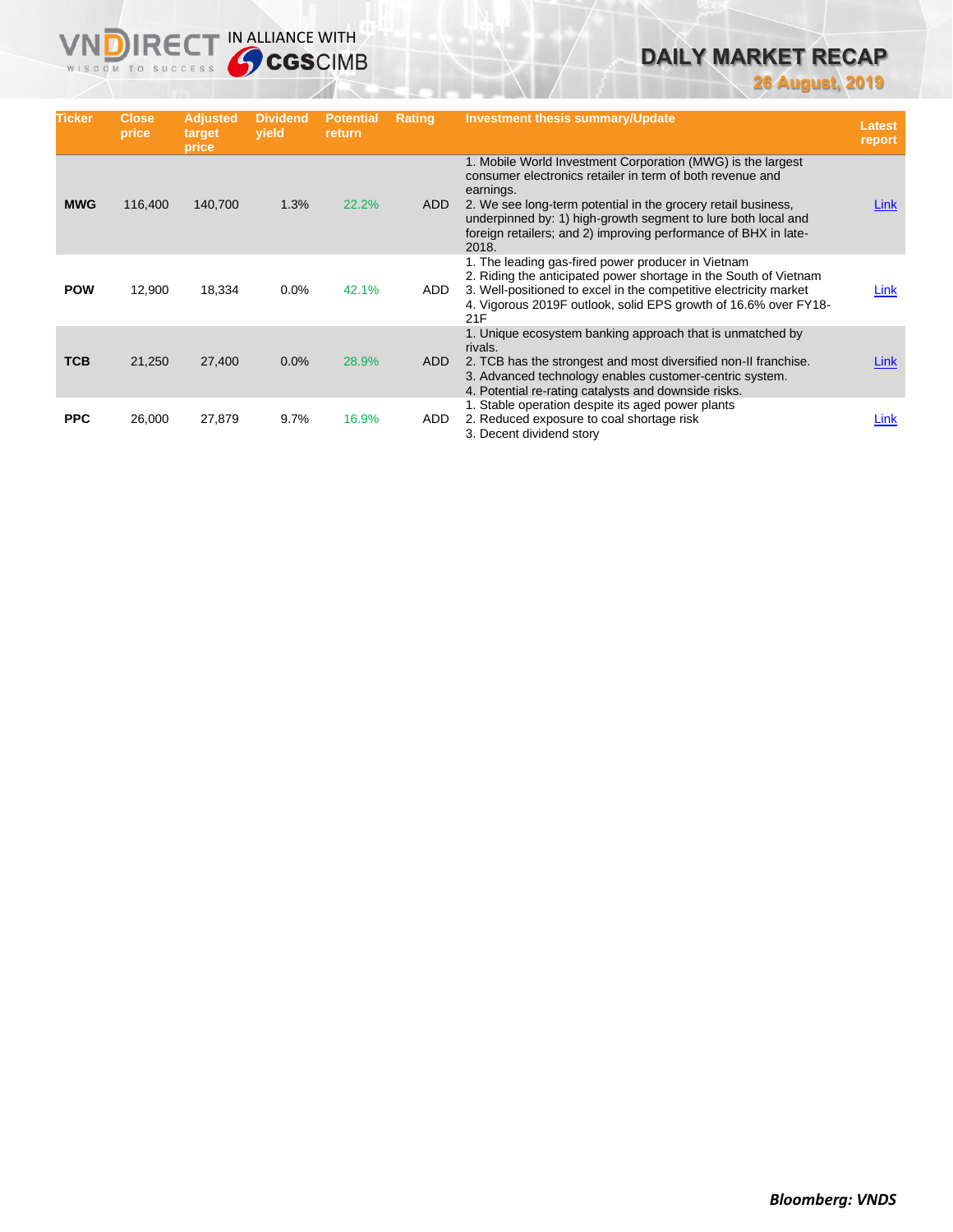## **MARKET MOVEMENTS**

WISDOM TO SUCCESS

הו

| <b>HOSE</b>        |              |       |      |         |              |
|--------------------|--------------|-------|------|---------|--------------|
| <b>Top gainers</b> |              |       |      |         | <b>VND</b>   |
| <b>Ticker</b>      | Last         | Cha   | %chq | Vol.    | <b>Index</b> |
|                    | <b>Price</b> |       |      |         | impact       |
| <b>DBD</b>         | 47,050       | 3,050 | 6.93 | 1.06MLN | 0.047        |
| <b>CMX</b>         | 33,400       | 2,150 | 6.88 | 157,160 | 0.008        |
| <b>HVG</b>         | 3,110        | 200   | 6.87 | 799.300 | 0.013        |
| <b>RIC</b>         | 6,710        | 430   | 6.85 | 1,410   | 0.004        |
| <b>DHM</b>         | 4,700        | 300   | 6.82 | 610     | 0.003        |

**IRECT IN ALLIANCE WITH** 

| <b>Top losers</b> |              |          |         |       | <b>VND</b>   |
|-------------------|--------------|----------|---------|-------|--------------|
| <b>Ticker</b>     | Last         | Cha      | %chq    | Vol.  | <b>Index</b> |
|                   | <b>Price</b> |          |         |       | impact       |
| <b>HRC</b>        | 41,900       | $-3,150$ | $-6.99$ | 10    | $-0.028$     |
| <b>HVX</b>        | 2.930        | $-220$   | $-6.98$ | 2,360 | $-0.003$     |
| <b>FTM</b>        | 13,400       | $-1,000$ | $-6.94$ | 580   | $-0.015$     |
| <b>TCO</b>        | 9,170        | $-680$   | $-6.90$ | 10    | $-0.004$     |
| HOT               | 37,100       | $-2,750$ | $-6.90$ | 50    | $-0.007$     |

| <b>Top index movers</b> | <b>VND</b>   |       |      |               |              |
|-------------------------|--------------|-------|------|---------------|--------------|
| <b>Ticker</b>           | Last         | Cha   | %chq | Vol.          | <b>Index</b> |
|                         | <b>Price</b> |       |      |               | impact       |
| <b>MBB</b>              | 23,300       | 650   |      | 2.87 14.68MLN | 0.415        |
| <b>BID</b>              | 37,850       | 300   | 0.80 | 1.81MLN       | 0.303        |
| <b>VPB</b>              | 20,100       | 300   | 1.52 | 3.58MLN       | 0.218        |
| <b>PNJ</b>              | 83,800       | 1,000 | 1.21 | 961.910       | 0.066        |
| <b>DXG</b>              | 14,300       | 550   | 4.00 | 2.78MLN       | 0.057        |

| <b>VND</b><br><b>Top index laggers</b> |              |          |         |         |              |  |  |  |  |
|----------------------------------------|--------------|----------|---------|---------|--------------|--|--|--|--|
| <b>Ticker</b>                          | Last         | Cha      | %chq    | Vol.    | <b>Index</b> |  |  |  |  |
|                                        | <b>Price</b> |          |         |         | impact       |  |  |  |  |
| VCB                                    | 77,800       | $-1,400$ | $-1.77$ | 672.220 | $-1.534$     |  |  |  |  |
| <b>GAS</b>                             | 101,500      | $-1,100$ | $-2.40$ | 518,030 | $-1.414$     |  |  |  |  |
| VNM                                    | 120.500      | $-2,500$ | $-2.03$ | 839.870 | $-1.287$     |  |  |  |  |
| <b>VHM</b>                             | 85,900       | $-1,100$ | $-1.26$ | 375,290 | $-1.089$     |  |  |  |  |
| <b>HPG</b>                             | 22,800       | -600     | $-2.56$ | 5.68MLN | $-0.490$     |  |  |  |  |

| <b>HOSE</b>        |              |       |         |         |              |             |              | <b>HNX</b> |       |         |              |
|--------------------|--------------|-------|---------|---------|--------------|-------------|--------------|------------|-------|---------|--------------|
| <b>Top gainers</b> |              |       |         |         | <b>VND</b>   | Top gainers |              |            |       |         | <b>VND</b>   |
| Ticker             | Last         | Chg   | $%$ chg | Vol.    | <b>Index</b> | Ticker      | Last         | Chg        | %chg  | Vol.    | <b>Index</b> |
|                    | <b>Price</b> |       |         |         | impact       |             | <b>Price</b> |            |       |         | impact       |
| DBD                | 47.050       | 3,050 | 6.93    | 1.06MLN | 0.047        | <b>ACM</b>  | 500          | 100        | 25.00 | 987.900 | 0.005        |
| <b>CMX</b>         | 33,400       | 2,150 | 6.88    | 157.160 | 0.008        | <b>SPI</b>  | 900          | 100        | 12.50 | 49,000  | 0.002        |
| HVG                | 3,110        | 200   | 6.87    | 799,300 | 0.013        | KHS         | 13,500       | 1,200      | 9.76  | 12.000  | 0.005        |
| <b>RIC</b>         | 6,710        | 430   | 6.85    | 1,410   | 0.004        | <b>ALT</b>  | 17,000       | 1,500      | 9.68  | 100     | 0.004        |
| <b>DHM</b>         | 4.700        | 300   | 6.82    | 610     | 0.003        | <b>BBS</b>  | 10.300       | 900        | 9.57  | 100     | 0.002        |

| <b>Top losers</b> |                      |          |         |       | <b>VND</b>             | <b>Top losers</b> |                      |        |          |        | <b>VND</b>             |
|-------------------|----------------------|----------|---------|-------|------------------------|-------------------|----------------------|--------|----------|--------|------------------------|
| Ticker            | Last<br><b>Price</b> | Chg      | $%$ chg | Vol.  | <b>Index</b><br>impact | Ticker            | Last<br><b>Price</b> | Chg    | %chq     | Vol.   | <b>Index</b><br>impact |
| HRC               | 41,900               | $-3,150$ | $-6.99$ | 10    | $-0.028$               | <b>HKB</b>        | 600                  | $-100$ | $-14.29$ | 6,000  | $-0.005$               |
| HVX               | 2,930                | $-220$   | $-6.98$ | 2,360 | $-0.003$               | <b>DST</b>        | 900                  | $-100$ | $-10.00$ | 93,900 | $-0.003$               |
| <b>FTM</b>        | 13.400               | $-1,000$ | $-6.94$ | 580   | $-0.015$               | <b>KSQ</b>        | 1,800                | $-200$ | $-10.00$ | 2,100  | $-0.005$               |
| TCO               | 9,170                | $-680$   | $-6.90$ | 10    | $-0.004$               | <b>VAT</b>        | 1,800                | $-200$ | $-10.00$ | 3,700  | $-0.001$               |
| HOT               | 37,100               | $-2,750$ | $-6.90$ | 50    | $-0.007$               | VIG               | 900                  | $-100$ | $-10.00$ | 63,400 | $-0.003$               |
|                   |                      |          |         |       |                        |                   |                      |        |          |        |                        |

| <b>VND</b><br>Top index movers |              |       |         |          |              | <b>Top index movers</b> |              |       |         |         | <b>VND</b>   |
|--------------------------------|--------------|-------|---------|----------|--------------|-------------------------|--------------|-------|---------|---------|--------------|
| Ticker                         | Last         | Cha   | $%$ chq | Vol.     | <b>Index</b> | Ticker                  | Last         | Chg   | $%$ chq | Vol.    | <b>Index</b> |
|                                | <b>Price</b> |       |         |          | impact       |                         | <b>Price</b> |       |         |         | impact       |
| <b>MBB</b>                     | 23.300       | 650   | 2.87    | 14.68MLN | 0.415        | <b>PLC</b>              | 15.000       | 1.200 | 8.70    | 600     | 0.026        |
| <b>BID</b>                     | 37,850       | 300   | 0.80    | 1.81MLN  | 0.303        | <b>IDV</b>              | 39,900       | 1,900 | 5.00    | 14.100  | 0.020        |
| <b>VPB</b>                     | 20.100       | 300   | 1.52    | 3.58MLN  | 0.218        | <b>DTD</b>              | 18.000       | 1.100 | 6.51    | 403.500 | 0.018        |
| PNJ                            | 83.800       | 1.000 | 1.21    | 961.910  | 0.066        | IDJ                     | 5,800        | 500   | 9.43    | 718,600 | 0.017        |
| <b>DXG</b>                     | 14,300       | 550   | 4.00    | 2.78MLN  | 0.057        | <b>VCS</b>              | 87,500       | 500   | 0.57    | 161,300 | 0.017        |

| <b>VND</b><br><b>Top index laggers</b> |              |          |         |         |              | Top index laggers |              |          |         |         | <b>VND</b>   |
|----------------------------------------|--------------|----------|---------|---------|--------------|-------------------|--------------|----------|---------|---------|--------------|
| Ticker                                 | Last         | Chg      | $%$ chq | Vol.    | <b>Index</b> | Ticker            | Last         | Chg      | $%$ chq | Vol.    | <b>Index</b> |
|                                        | <b>Price</b> |          |         |         | impact       |                   | <b>Price</b> |          |         |         | impact       |
| <b>VCB</b>                             | 77.800       | $-1.400$ | $-1.77$ | 672.220 | $-1.534$     | ACB               | 22,500       | $-100$   | $-0.44$ | 1.01MLN | $-0.169$     |
| GAS                                    | 101.500      | $-1.100$ | $-2.40$ | 518,030 | $-1.414$     | <b>PVS</b>        | 20,600       | $-400$   | $-1.90$ | 2.94MLN | $-0.101$     |
| <b>VNM</b>                             | 120.500      | $-2.500$ | $-2.03$ | 839,870 | $-1.287$     | PVI               | 37.100       | $-1.300$ | $-3.39$ | 487.600 | $-0.048$     |
| <b>VHM</b>                             | 85,900       | $-1.100$ | $-1.26$ | 375.290 | $-1.089$     | <b>SJE</b>        | 21,400       | $-2.300$ | $-9.70$ | 18.400  | $-0.033$     |
| HPG                                    | 22,800       | $-600$   | $-2.56$ | 5.68MLN | $-0.490$     | DGC               | 28,000       | $-400$   | $-1.41$ | 85.500  | $-0.032$     |

| <b>Top liquidity</b> |              |          |         |         | <b>VND</b>   | <b>Top liquidity</b> |              |          |         |                   | <b>VND</b>   |
|----------------------|--------------|----------|---------|---------|--------------|----------------------|--------------|----------|---------|-------------------|--------------|
| Ticker               | Last         | Chg      | $%$ chq | Val.    | <b>Index</b> | Ticker               | Last         | Chg      | $%$ chq | Val.              | <b>Index</b> |
|                      | <b>Price</b> |          |         | (VNDbn) | impact       |                      | <b>Price</b> |          |         | (VNDbn)           | impact       |
| <b>MBB</b>           | 23,300       | 650      | 2.87    | 336     | 0.415        | <b>PVS</b>           | 20,600       | $-400$   | $-1.90$ | 61                | $-0.101$     |
| <b>ROS</b>           | 26,800       | 200      | 0.75    | 329     | 0.034        | <b>ACB</b>           | 22,500       | $-100$   | $-0.44$ | 23                | $-0.169$     |
| HPG                  | 22,800       | $-600$   | $-2.56$ | 130     | $-0.490$     | TNG                  | 18.600       | $-200$   | $-1.06$ | 21                | $-0.009$     |
| <b>MWG</b>           | 116,400      | $-100$   | $-0.09$ | 121     | $-0.013$     | <b>SHB</b>           | 6,300        | 0        | 0.00    | 19                | 0.000        |
| <b>VNM</b>           | 120,500      | $-2,500$ | $-2.03$ | 101     | $-1.287$     | PVI                  | 37,100       | $-1,300$ | $-3.39$ | 18                | $-0.048$     |
|                      |              |          |         |         |              |                      |              |          |         | Source: Bloomberg |              |

*Source: Bloomberg*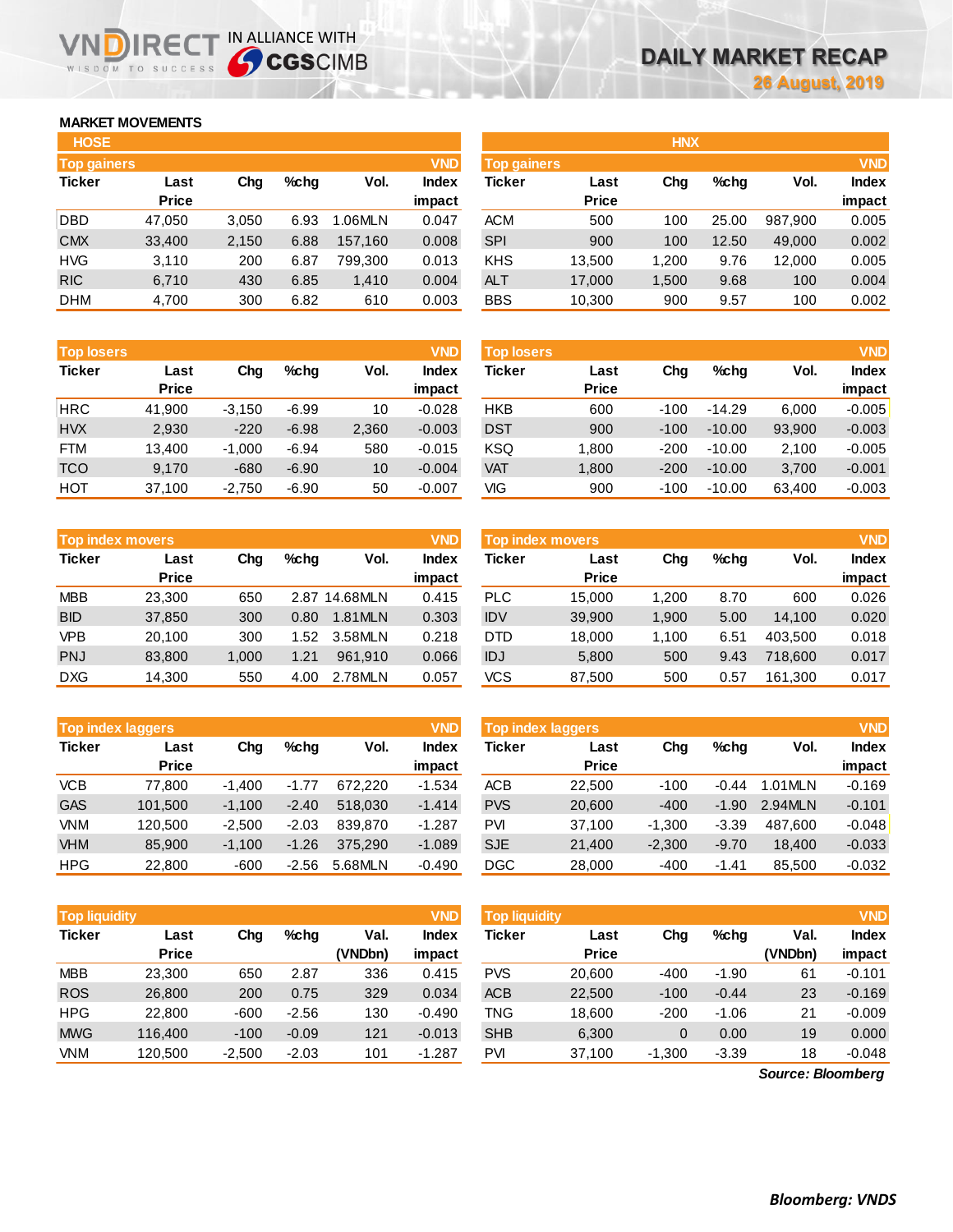## **FOREIGN ACTIVITIES**

WISDOM TO SUCCESS

 $R \in C$ 

IN ALLIANCE WITH

| <b>Volume (Mn'shs)</b> | <b>HOSE</b> | <b>HNX</b> | Value (VND'bn)        | <b>HOSE</b> | <b>HNX</b> |
|------------------------|-------------|------------|-----------------------|-------------|------------|
| <b>BUY</b>             | 5.5         | 1.2        | <b>BUY</b>            | 239.1       | 14.2       |
| % of market            | 3.1%        | 4.7%       | % of market           | 5.8%        | 3.2%       |
| <b>SELL</b>            | 10.7        | 1.0        | <b>SELL</b>           | 353.2       | 16.7       |
| % of market            | 5.9%        | 3.8%       | % of market           | 8.6%        | 3.8%       |
| <b>NET BUY (SELL)</b>  | (5.1)       | 0.2        | <b>NET BUY (SELL)</b> | (114.1)     | (2.6)      |

*Source: HSX, HNX*





| <b>YTD ACCUMULATION</b> |             |            |                       |             |                                    |
|-------------------------|-------------|------------|-----------------------|-------------|------------------------------------|
| <b>Volume (MIn'shs)</b> | <b>HOSE</b> | <b>HNX</b> | <b>Value (VND'bn)</b> | <b>HOSE</b> | <b>HNX</b>                         |
| <b>BUY</b>              | 2,434.9     | 159.9      | <b>BUY</b>            | 113,871.4   | 2,895.1                            |
| % of market             | 9.0%        | 2.9%       | % of market           | 18.3%       | 1.7%                               |
| <b>SELL</b>             | 2,462.6     | 209.6      | <b>SELL</b>           | 104,705.9   | 3,544.3                            |
| % of market             | 9.1%        | 3.8%       | % of market           | 16.9%       | 2.1%                               |
| <b>NET BUY (SELL)</b>   | (27.7)      | (49.7)     | <b>NET BUY (SELL)</b> | 9,165       | (649.3)<br><b>Source: HSX, HNX</b> |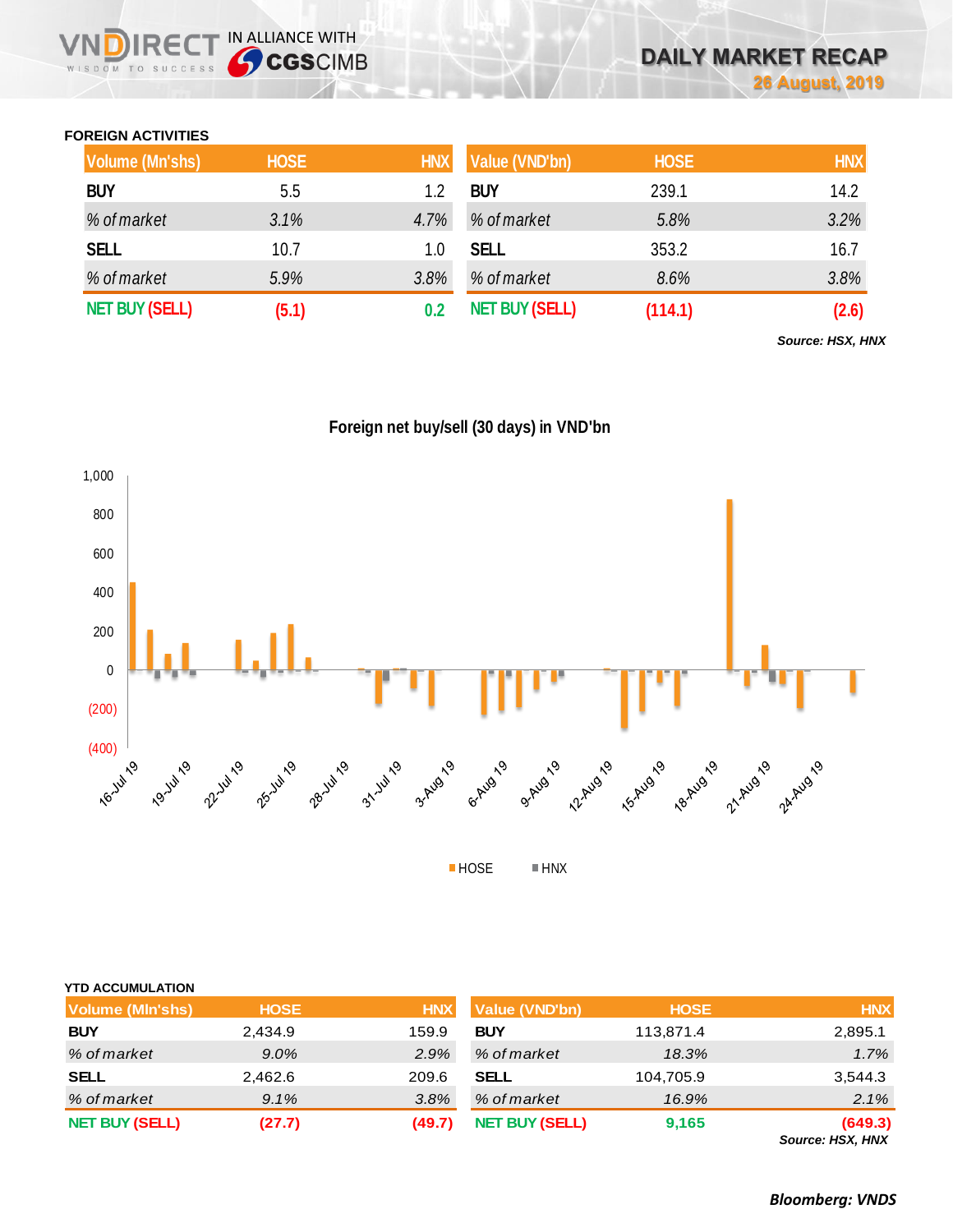### **FOREIGN ACTIVITIES**

WISDOM TO SUCCESS

**VNDIRECT IN ALLIANCE WITH** 

|               |                               | <b>HOSE</b> |         |       |                 |            |                               | <b>HNX</b>  |         |       |                        |
|---------------|-------------------------------|-------------|---------|-------|-----------------|------------|-------------------------------|-------------|---------|-------|------------------------|
|               | Top buy by foreigners (value) |             |         |       | <b>VND'bn</b>   |            | Top buy by foreigners (value) |             |         |       | <b>VND'bn</b>          |
| <b>Ticker</b> | Last<br><b>Price</b>          | Chg         | %chg    | Value | Index<br>impact | Ticker     | Last<br><b>Price</b>          | Chg         | %chg    | Value | <b>Index</b><br>impact |
| <b>VNM</b>    | 120.500                       | $-2,500$    | $-2.03$ | 34.9  | $-1.287$        | <b>PVS</b> | 20,600                        | $-400$      | $-1.90$ | 7.4   | 0.000                  |
| <b>VIC</b>    | 124,800                       | $-200$      | $-0.16$ | 29.3  | $-0.198$        | <b>SHB</b> | 6,300                         | $\mathbf 0$ | 0.00    | 3.1   | 0.000                  |
| <b>NVL</b>    | 62,000                        | 0           | 0.00    | 24.7  | 0.000           | SCI        | 19.500                        | 800         | 4.28    | 1.2   | 0.000                  |
| <b>MSN</b>    | 76,000                        | $-1,000$    | $-1.30$ | 21.9  | $-0.345$        | <b>BAX</b> | 71,700                        | 1,700       | 2.43    | 0.9   | 0.000                  |
| <b>SAB</b>    | 273,400                       | $-2,200$    | $-0.80$ | 20.5  | $-0.417$        | <b>MPT</b> | 2,000                         | 100         | 5.26    | 0.2   | 0.000                  |

|               | <b>Top sell by foreigners (value)</b> |          |         |       |                        | Top sell by foreigners (value) |                      | <b>VND'bn</b> |         |       |                        |
|---------------|---------------------------------------|----------|---------|-------|------------------------|--------------------------------|----------------------|---------------|---------|-------|------------------------|
| <b>Ticker</b> | Last<br><b>Price</b>                  | Chg      | %chg    | Value | <b>Index</b><br>impact | <b>Ticker</b>                  | Last<br><b>Price</b> | Chg           | %chg    | Value | <b>Index</b><br>impact |
| E1VFVN30      | 14.850                                | $-100$   | $-0.67$ | 86.1  | 0.000                  | TNG                            | 18.600               | $-200$        | $-1.06$ | 7.6   | 0.000                  |
| <b>VNM</b>    | 120.500                               | $-2,500$ | $-2.03$ | 48.2  | $-1.287$               | <b>PVS</b>                     | 20,600               | $-400$        | $-1.90$ | 6.7   | 0.000                  |
| <b>HPG</b>    | 22,800                                | $-600$   | $-2.56$ | 43.4  | $-0.490$               | <b>SHS</b>                     | 8,000                | $-100$        | $-1.23$ | 0.8   | 0.000                  |
| <b>MSN</b>    | 76,000                                | $-1,000$ | $-1.30$ | 23.2  | $-0.345$               | <b>PPE</b>                     | 6,400                | $-700$        | $-9.86$ | 0.5   | 0.000                  |
| <b>GAS</b>    | 101,500                               | $-2,500$ | $-2.40$ | 22.2  | $-1.414$               | CEO                            | 10,200               | 0             | 0.00    | 0.3   | 0.000                  |

|               | Top net buy by foreigners (value) |          |         |       |                 | Top net buy by foreigners (value) |                      | <b>VND'bn</b> |         |       |                        |
|---------------|-----------------------------------|----------|---------|-------|-----------------|-----------------------------------|----------------------|---------------|---------|-------|------------------------|
| <b>Ticker</b> | Last<br><b>Price</b>              | Chg      | $%$ chq | Value | Index<br>impact | Ticker                            | Last<br><b>Price</b> | Chg           | %chg    | Value | <b>Index</b><br>impact |
| <b>NVL</b>    | 62,000                            | 0        | 0.00    | 24.0  | 0.000           | <b>SHB</b>                        | 6,300                | 0             | 0.00    | 3.0   | 0.000                  |
| <b>VIC</b>    | 124.800                           | $-200$   | $-0.16$ | 15.8  | $-0.198$        | SCI                               | 19,500               | 800           | 4.28    | 1.1   | 0.000                  |
| <b>KBC</b>    | 15.650                            | 150      | 0.97    | 6.1   | 0.021           | <b>BAX</b>                        | 71.700               | 1.700         | 2.43    | 0.9   | 0.000                  |
| <b>SAB</b>    | 273,400                           | $-2,200$ | $-0.80$ | 4.2   | $-0.417$        | <b>PVS</b>                        | 20,600               | $-400$        | $-1.90$ | 0.7   | 0.000                  |
| VHM           | 85,900                            | $-1.100$ | $-1.26$ | 3.9   | $-1.089$        | <b>MPT</b>                        | 2.000                | 100           | 5.26    | 0.2   | 0.000                  |

| Top net sell by foreigners (value) |                      |          |         |         | <b>VND'bn</b>   | Top net sell by foreigners (value) |                      | <b>VND'bn</b> |         |         |                 |
|------------------------------------|----------------------|----------|---------|---------|-----------------|------------------------------------|----------------------|---------------|---------|---------|-----------------|
| <b>Ticker</b>                      | Last<br><b>Price</b> | Chg      | %chg    | Value   | Index<br>impact | Ticker                             | Last<br><b>Price</b> | Chg           | %chg    | Value   | Index<br>impact |
| E1VFVN30                           | 14,850               | $-100$   | $-0.67$ | $-83.2$ | 0.000           | TNG                                | 18.600               | $-200$        | $-1.06$ | $-7.65$ | 0.000           |
| <b>HPG</b>                         | 22,800               | $-600$   | $-2.56$ | $-33.3$ | $-0.490$        | <b>SHS</b>                         | 8,000                | $-100$        | $-1.23$ | $-0.79$ | 0.000           |
| <b>GAS</b>                         | 101.500              | $-2,500$ | $-2.40$ | $-21.5$ | $-1.414$        | <b>PPE</b>                         | 6.400                | $-700$        | $-9.86$ | $-0.50$ | 0.000           |
| <b>VJC</b>                         | 132.000              | $-2,000$ | $-1.49$ | $-13.9$ | $-0.320$        | <b>CEO</b>                         | 10,200               | $\mathbf{0}$  | 0.00    | $-0.30$ | 0.000           |
| SSI                                | 21,600               | $-700$   | $-3.14$ | $-13.5$ | $-0.106$        | <b>VCS</b>                         | 87,500               | 500           | 0.57    | $-0.18$ | 0.000           |

*26-Aug-19*

*Source: Bloomberg, HOSE, HNX*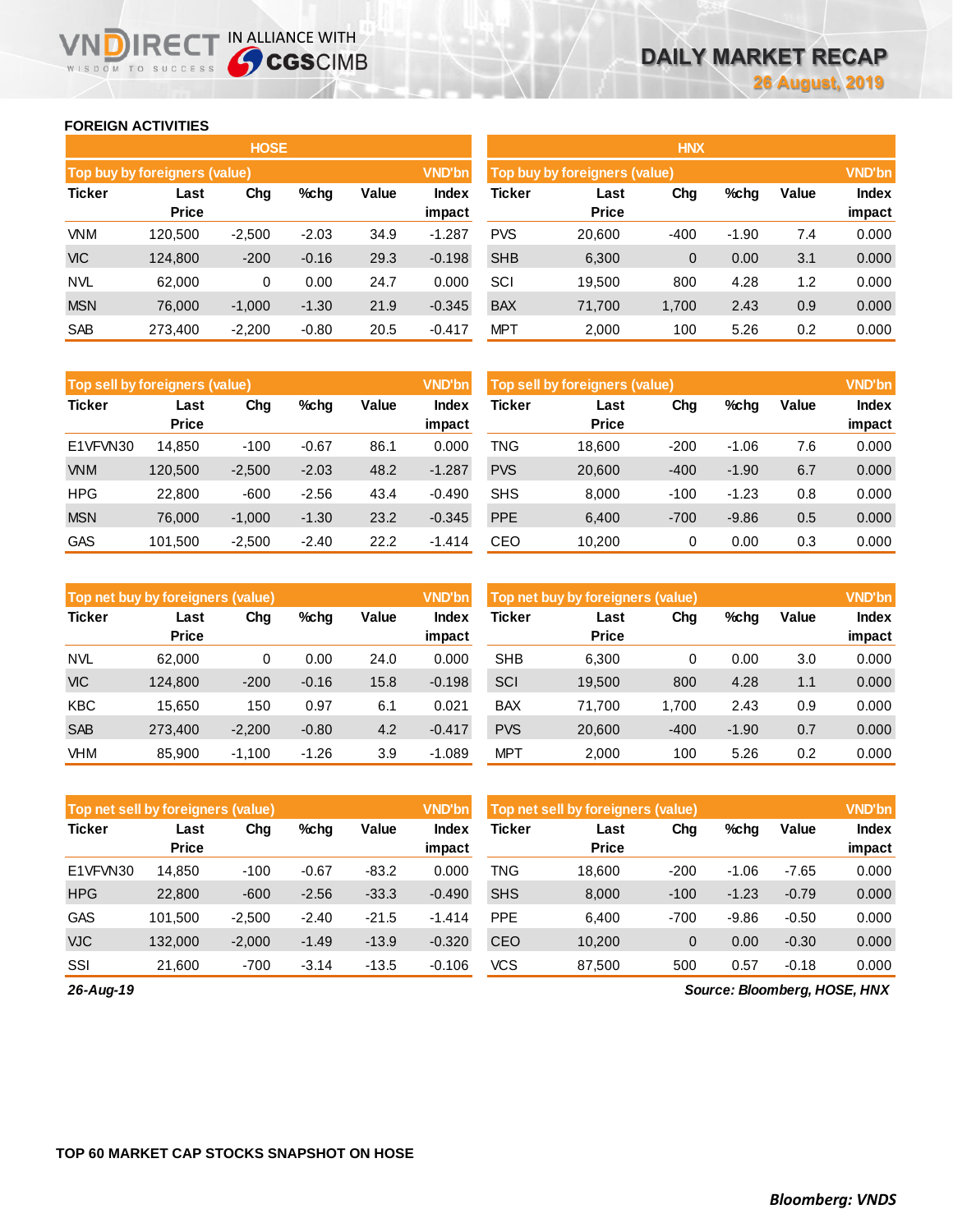# **DAILY MARKET RECAP**

| WISDOM TO SUCCESS      |                   | <b>Sy CGS</b> CIMB |                  |                   |                 |                                 |              |              | UAILT MARNET RECAP         |                          |              |                        |             |
|------------------------|-------------------|--------------------|------------------|-------------------|-----------------|---------------------------------|--------------|--------------|----------------------------|--------------------------|--------------|------------------------|-------------|
|                        |                   |                    |                  |                   |                 |                                 |              |              |                            |                          |              | <b>26 August, 2019</b> |             |
|                        |                   |                    |                  |                   |                 |                                 |              |              |                            |                          |              |                        |             |
| No. Ticker             | <b>Price</b>      |                    | Price change (%) |                   |                 | Mkt. Cap Outs. Vol. Float ratio |              |              | Avail. Fil Ave. daily vol. | P/E                      | P/B          | <b>ROE</b>             | <b>ROA</b>  |
|                        | <b>VND</b>        | 1 <sub>M</sub>     | 3M               | 6M                | <b>US\$mln</b>  | <b>MIn'shs</b>                  | %            |              | % (30 days-shs)            | $\pmb{\chi}$             | $\pmb{\chi}$ | $\%$                   | $\%$        |
| 1 VIC VM               | 124,800           | 2.2                | 8.5              | 8.1               | 17,996          | 3,346                           | 53.4         | 21.7         | 459,454                    | 74.6                     | 5.1          | 8.2                    | 1.7         |
| 2 VCB VM               | 77,800            | $-0.9$<br>$-1.8$   | 17.0<br>1.7      | 23.5<br>$-6.6$    | 12,436          | 3,709                           | 25.2         | 6.1<br>33.9  | 833,173                    | 16.5<br>19.1             | 3.8<br>6.7   | 25.6<br>57.0           | 1.6<br>16.7 |
| 3 VHM VM<br>4 VNM VM   | 85,900<br>120,500 | $-3.2$             | $-7.7$           | $-17.5$           | 12,400<br>9,043 | 3,350<br>1,741                  | 30.3<br>46.2 | 41.0         | 664,416<br>751,315         | 22.0                     | 7.4          | 35.0                   | 27.6        |
| 5 GAS VM               | 101,500           | $-6.0$             | $-4.7$           | 3.7               | 8,372           | 1,914                           | 4.2          | 45.3         | 301,113                    | 16.7                     | 4.4          | 26.9                   | 17.7        |
| 6 SAB VM               | 273,400           | $-2.0$             | 4.7              | 10.7              | 7,556           | 641                             | 10.4         | 36.6         | 28,604                     | 40.6                     | 10.0         | 27.1                   | 19.5        |
| 7 BID VM               | 37,850            | 5.7                | 16.5             | 12.6              | 5,577           | 3,419                           | 4.4          | 26.7         | 1,522,499                  | 18.0                     | 2.4          | 13.8                   | 0.5         |
| 8 MSN VM               | 76,000            | $-6.1$             | $-12.8$          | $-15.6$           | 3,829           | 1,169                           | 25.4         | 8.6          | 519,450                    | 23.0                     | 2.8          | 15.6                   | 5.7         |
| 9 VREVM                | 34,900            | $-6.7$             | $-0.3$           | 1.2               | 3,503           | 2,329                           | 100.0        | 16.6         | 1,630,871                  | 33.8                     | 2.9          | 8.8                    | 6.3         |
| 10 CTG VM              | 20,300            | $-4.2$             | $-4.2$           | $-4.9$            | 3,258           | 3,723                           | 35.5         | 0.0          | 2,881,689                  | 13.8                     | 1.1          | 7.8                    | $0.5\,$     |
| 11 TCB VM              | 21,250            | 2.2                | $-8.4$           | $-22.6$           | 3,202           | 3,497                           | 81.7         | 0.0          | 2,088,677                  | 8.4                      | 1.3          | 17.0                   | 2.7         |
| 12 PLX VM              | 60,800            | $-7.6$             | $-7.9$           | 6.7               | 3,120           | 1,191                           | 8.9          | 6.8          | 972,456                    | 18.6                     | 3.6          | 20.2                   | 6.3         |
| 13 VJC VM              | 132,000           | $-0.8$             | 10.1             | 6.8               | 3,081           | 542                             | 53.1         | 11.1         | 747,113                    | 13.4                     | 5.1          | 43.3                   | 15.1        |
| 14 HPG VM              | 22,800            | 1.1                | $-7.8$           | $-14.1$           | 2,713           | 2,761                           | 51.0         | 11.1         | 6,305,733                  | 7.9                      | 1.4          | 19.9                   | 10.3        |
| 15 NVL VM              | 62,000            | 6.3                | 6.5              | 4.4               | 2,486           | 930                             | 32.2         | 31.5         | 459,182                    | 17.3                     | 2.9          | 17.8                   | 5.0         |
| 16 BVH VM              | 77,800            | $-8.9$             | 0.8              | $-16.5$           | 2,350           | 701                             | 27.9         | 23.4         | 168,612                    | 51.8                     | 3.6          | 6.8                    | 0.9         |
| 17 HVN VM              | 37,500            | $-12.3$            | $-12.5$          | <b>N/A</b>        | 2,292           | 1,418                           | 2.7          | 20.0         | 579,843                    | 21.5                     | 2.9          | 13.4                   | 2.7         |
| 18 MWG VM              | 116,400           | 9.1                | 31.2             | 31.5              | 2,221           | 443                             | 87.2         | 0.0          | 981,389                    | 14.7                     | 4.9          | 38.6                   | 12.1        |
| 19 VPB VM              | 20,100            | 7.2                | 7.8              | $-5.6$            | 2,128           | 2,457                           | 69.2         | 0.0          | 1,655,675                  | 6.7                      | 1.3          | 20.6                   | 2.3         |
| 20 MBB VM<br>21 FPT VM | 23,300<br>53,700  | 4.3<br>10.0        | 9.1<br>17.8      | 5.7<br>30.7       | 2,122<br>1,570  | 2,113<br>678                    | 55.2<br>76.4 | 0.0<br>0.0   | 4,116,437<br>1,783,575     | 7.2<br>12.3              | 1.5<br>2.7   | 21.7<br>23.4           | 1.9<br>10.4 |
| 22 POW VM              | 12,900            | $-8.8$             | $-17.8$          | $-20.6$           | 1,302           | 2,342                           | 88.5         | 34.3         | 1,221,646                  | 15.7                     | 1.2          | 7.8                    | 3.2         |
| 23 HDB VM              | 26,300            | 1.0                | $-0.8$           | $-14.2$           | 1,112           | 981                             | 71.9         | 5.5          | 1,301,361                  | 9.1                      | 1.7          | 19.1                   | 1.4         |
| 24 BHN VM              | 93,500            | 0.5                | $-11.0$          | 16.9              | 934             | 232                             | 0.9          | 31.4         | 9,565                      | 42.7                     | 4.7          | 11.7                   | 5.5         |
| 25 EIB VM              | 16,850            | $-4.5$             | $-5.3$           | $-3.7$            | 893             | 1,229                           | 94.0         | 0.0          | 130,901                    | 46.6                     | 1.3          | 2.9                    | 0.3         |
| 26 STB VM              | 10,550            | $-5.4$             | $-10.6$          | $-17.6$           | 820             | 1,804                           | 93.9         | 10.6         | 3,333,908                  | 8.8                      | 0.7          | 8.8                    | 0.5         |
| 27 HNG VM              | 17,000            | $-5.0$             | 8.3              | 8.6               | 812             | 1,109                           | 37.1         | 48.5         | 1,137,003                  | <b>N/A</b>               | 1.6          | $-13.8$                | $-4.7$      |
| 28 PNJ VM              | 83,800            | 7.2                | 3.9              | 13.8              | 804             | 223                             | 68.4         | 0.0          | 805,229                    | 17.7                     | 4.6          | 27.9                   | 17.8        |
| 29 TPB VM              | 22,550            | $-1.7$             | $-4.4$           | 7.4               | 803             | 827                             | 69.8         | 0.0          | 283,271                    | 8.4                      | 1.7          | 21.8                   | 1.7         |
| 30 ROS VM              | 26,800            | $-2.4$             | $-10.7$          | $-24.9$           | 656             | 568                             | 27.0         | 46.5         | 11,651,310                 | 74.7                     | 2.6          | 3.5                    | 1.9         |
| 31 KDH VM              | 24,100            | 10.6               | 1.2              | 0.4               | 565             | 544                             | 77.1         | 3.1          | 337,294                    | 16.3                     | 1.9          | 11.9                   | 7.9         |
| 32 DHG VM              | 93,200            | $-8.2$             | $-19.7$          | $-16.7$           | 525             | 131                             | 5.6          | 45.7         | 27,223                     | 20.3                     | 4.0          | 20.2                   | 15.2        |
| 33 REE VM              | 36,300            | 10.8               | 10.3             | 6.5               | 485             | 310                             | 84.4         | 0.0          | 1,069,077                  | 6.9                      | 1.2          | 18.1                   | 10.1        |
| 34 SSIVM               | 21,600            | $-11.5$            | $-15.5$          | $-24.2$           | 474             | 509                             | 63.3         | 41.9         | 1,477,633                  | 10.8                     | 1.2          | 10.9                   | 4.2         |
| 35 GEX VM              | 19,800            | 1.2                | 1.2              | $-7.8$            | 417             | 488                             | 78.0         | 32.8         | 808,728                    | 8.8                      | 1.6          | 19.1                   | 6.1         |
| 36 PHR VM<br>37 PDR VM | 70,800<br>26,100  | 2.6<br>$-1.3$      | 19.6<br>5.7      | 61.3<br>20.2      | 413<br>369      | 135<br>328                      | 33.0<br>37.7 | 41.3         | 604,323                    | 16.2                     | 3.6<br>2.3   | 21.4<br>19.2           | 11.8<br>5.7 |
| 38 LGC VM              | 44,000            | 19.2               | 50.9             | 24.6              | 366             | 193                             | <b>N/A</b>   | 41.6<br>4.0  | 953,463<br>728             | 13.3<br>28.0             | 3.0          | 11.2                   | 3.0         |
| 39 GMD VM              | 28,300            | 6.2                | 3.9              | 1.6               | 362             | 297                             | 82.2         | 0.0          | 702,546                    | 15.0                     | 1.4          | 9.4                    | 6.1         |
| 40 SBT VM              | 16,000            | $-1.5$             | $-10.6$          | $-20.8$           | 362             | 525                             | 28.7         | 94.1         | 1,420,707                  | 29.5                     | 1.4          | 4.9                    | 1.9         |
| 41 PPC VM              | 26,000            | $-5.3$             | $-7.8$           | 7.0               | 359             | 321                             | 24.6         | 33.6         | 584,528                    | 8.4                      | 1.4          | 17.2                   | 13.2        |
| 42 VGC VM              | 18,400            | $-9.4$             | <b>N/A</b>       | N/A               | 356             | 448                             | 19.8         | 35.9         | 514,939                    | 13.8                     | 1.3          | 9.1                    | $3.4\,$     |
| 43 SCS VM              | 158,100           | 1.3                | $-4.2$           | 9.0               | 341             | 50                              | 99.1         | 28.5         | 8,097                      | 20.5                     | 10.6         | 48.6                   | 43.6        |
| 44 TCH VM              | 22,300            | 2.3                | 5.2              | $-9.0$            | 340             | 353                             | 50.0         | 41.9         | 921,562                    | 29.6                     | 1.7          | 5.9                    | 4.4         |
| 45 PVD VM              | 17,950            | 7.0                | 0.5              | 14.1              | 326             | 421                             | 49.4         | 26.7         | 2,489,664                  | 14.9                     | 0.6          | 4.0                    | 2.6         |
| 46 DXG VM              | 14,300            | $-0.1$             | $-5.5$           | $-25.2$           | 321             | 514                             | 77.4         | 2.4          | 1,481,499                  | 4.9                      | 1.2          | 27.0                   | 9.2         |
| 47 CTD VM              | 97,000            | $-13.9$            | $-15.8$          | $-28.5$           | 319             | 76                              | 67.5         | 0.1          | 120,336                    | 7.2                      | 0.9          | 13.4                   | 7.1         |
| 48 VHC VM              | 79,900            | $-9.1$             | $-14.3$          | $-17.7$           | 318             | 92                              | 37.9         | 64.8         | 154,503                    | 4.2                      | 1.6          | 45.2                   | 30.4        |
| 49 KBC VM              | 15,650            | 1.6                | 11.0             | 6.5               | 317             | 470                             | 71.4         | 24.4         | 2,565,515                  | 8.5                      | 0.8          | 9.7                    | 5.3         |
| 50 NT2 VM              | 24,900            | $-2.4$             | $-10.1$          | $-16.4$           | 309             | 288                             | 32.1         | 27.0         | 165,994                    | 11.1                     | 1.8          | 16.9                   | 7.4         |
| 51 NLG VM              | 30,200            | $1.2$              | $-2.1$           | 11.9              | 298             | 229                             | 59.3         | 0.0          | 1,001,311                  | 8.0                      | 1.6          | 19.2                   | 8.7         |
| 52 VPIVM               | 41,400            | 0.1                | 1.8              | $-0.2$            | 285             | 160                             | 100.0        | 41.7         | 305,140                    | 15.7                     | 2.9          | 20.6                   | 8.1         |
| 53 HCM VM              | 20,800            | -4.4               | $-16.8$          | $-32.0$           | 274             | 306                             | 57.4         | 43.9         | 959,937                    | 14.5                     | 1.5          | 11.1                   | 6.7         |
| 54 HT1 VM<br>55 VCIVM  | 15,350<br>33,550  | $-2.2$<br>0.1      | $-8.9$<br>7.9    | $-5.5$<br>$-19.5$ | 252<br>238      | 382<br>164                      | 99.9<br>66.0 | 42.6<br>62.5 | 106,194<br>56,712          | 9.3<br>6.6               | 1.1<br>1.5   | 11.7<br>24.7           | 6.0<br>12.7 |
| 56 DPM VM              | 13,600            | $-7.5$             | $-26.7$          | $-34.8$           | 229             | 391                             | 36.7         | 29.4         | 372,767                    | 16.0                     | 0.7          | 5.0                    | 3.5         |
| 57 HPX VM              | 26,400            | $-0.8$             | 0.4              | 12.3              | 228             | 200                             | 90.3         | 35.1         | 360,561                    | 11.8                     | 2.1          | 19.4                   | 6.5         |
| 58 CII VM              | 20,300            | $-7.5$             | $-12.9$          | $-13.6$           | 217             | 248                             | 86.2         | 17.8         | 448,158                    | 41.9                     | 1.0          | 2.4                    | 0.5         |
| 59 PVT VM              | 17,700            | 3.8                | 4.4              | 3.8               | 215             | 281                             | 38.0         | 18.3         | 834,051                    | 7.1                      | $1.2$        | 18.2                   | 6.9         |
| 60 PAN VM              | 29,100            | $-4.9$             | $-5.2$           | $-22.0$           | 213             | 170                             | 47.3         | 3.8          | 30,523                     | 14.9                     | 1.4          | 9.9                    | 3.7         |
|                        |                   |                    |                  |                   |                 |                                 |              |              |                            | <b>Source: Bloomberg</b> |              | 26 Aug                 |             |

**VNDIRECT IN ALLIANCE WITH**